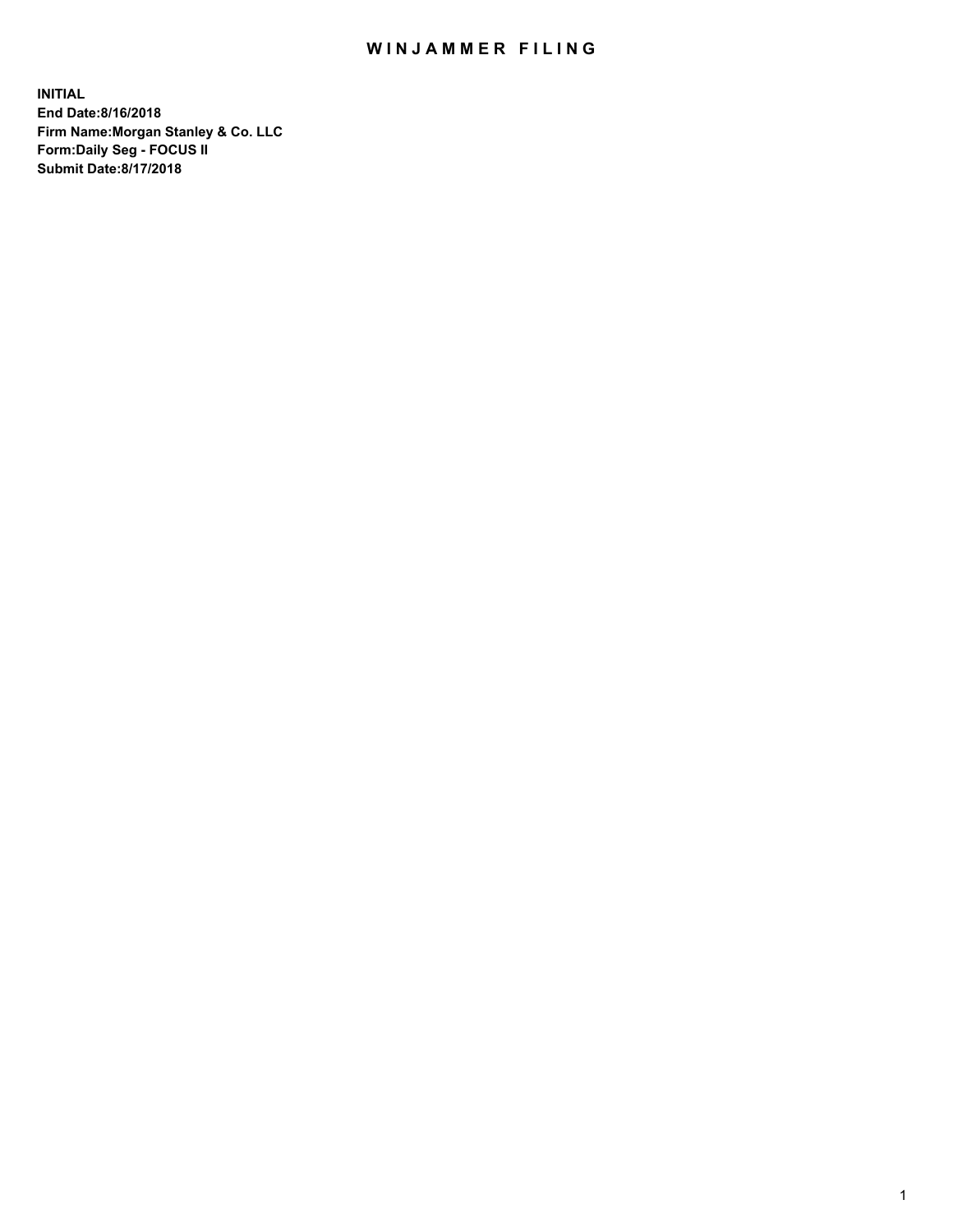**INITIAL End Date:8/16/2018 Firm Name:Morgan Stanley & Co. LLC Form:Daily Seg - FOCUS II Submit Date:8/17/2018 Daily Segregation - Cover Page**

| Name of Company                                                                                                                                                                                                                                                                                                               | Morgan Stanley & Co. LLC                                    |
|-------------------------------------------------------------------------------------------------------------------------------------------------------------------------------------------------------------------------------------------------------------------------------------------------------------------------------|-------------------------------------------------------------|
| <b>Contact Name</b>                                                                                                                                                                                                                                                                                                           | <b>Ikram Shah</b>                                           |
| <b>Contact Phone Number</b>                                                                                                                                                                                                                                                                                                   | 212-276-0963                                                |
| <b>Contact Email Address</b>                                                                                                                                                                                                                                                                                                  | Ikram.shah@morganstanley.com                                |
| FCM's Customer Segregated Funds Residual Interest Target (choose one):<br>a. Minimum dollar amount: ; or<br>b. Minimum percentage of customer segregated funds required:% ; or<br>c. Dollar amount range between: and; or<br>d. Percentage range of customer segregated funds required between:% and%.                        | 280,000,000<br><u>0</u><br><u>00</u><br>0 <sup>0</sup>      |
| FCM's Customer Secured Amount Funds Residual Interest Target (choose one):<br>a. Minimum dollar amount: ; or<br>b. Minimum percentage of customer secured funds required:%; or<br>c. Dollar amount range between: and; or<br>d. Percentage range of customer secured funds required between:% and%.                           | 140,000,000<br><u>0</u><br>0 <sub>0</sub><br>0 <sub>0</sub> |
| FCM's Cleared Swaps Customer Collateral Residual Interest Target (choose one):<br>a. Minimum dollar amount: ; or<br>b. Minimum percentage of cleared swaps customer collateral required:%; or<br>c. Dollar amount range between: and; or<br>d. Percentage range of cleared swaps customer collateral required between:% and%. | 92,000,000<br><u>0</u><br>0 Q<br>00                         |

Attach supporting documents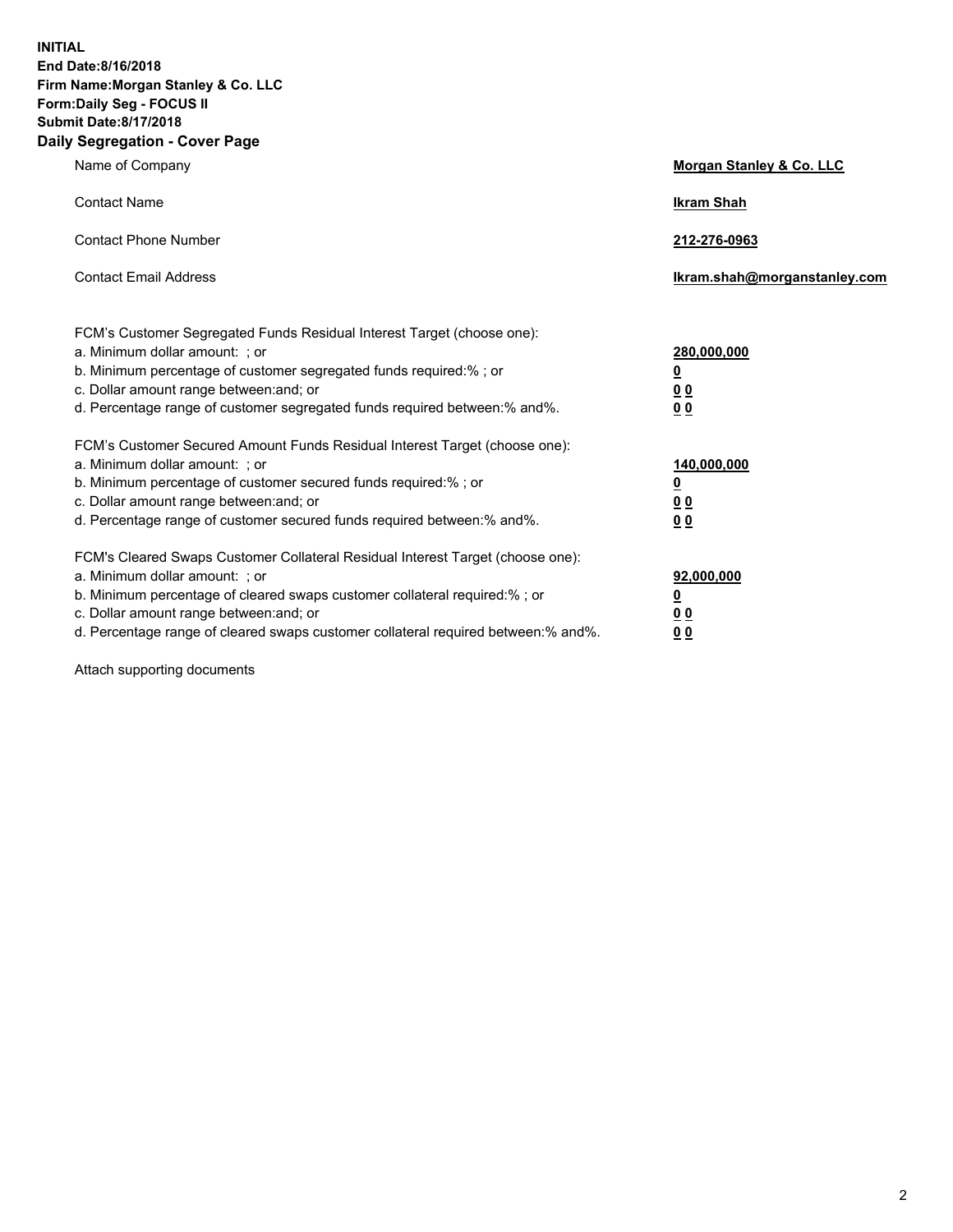## **INITIAL End Date:8/16/2018 Firm Name:Morgan Stanley & Co. LLC Form:Daily Seg - FOCUS II Submit Date:8/17/2018 Daily Segregation - Secured Amounts** Foreign Futures and Foreign Options Secured Amounts Amount required to be set aside pursuant to law, rule or regulation of a foreign government or a rule of a self-regulatory organization authorized thereunder **0** [7305] 1. Net ledger balance - Foreign Futures and Foreign Option Trading - All Customers A. Cash **3,730,212,670** [7315] B. Securities (at market) **2,294,675,585** [7317] 2. Net unrealized profit (loss) in open futures contracts traded on a foreign board of trade **-773,564,866** [7325] 3. Exchange traded options a. Market value of open option contracts purchased on a foreign board of trade **41,072,625** [7335] b. Market value of open contracts granted (sold) on a foreign board of trade **-33,095,104** [7337] 4. Net equity (deficit) (add lines 1. 2. and 3.) **5,259,300,910** [7345] 5. Account liquidating to a deficit and account with a debit balances - gross amount **292,689,950** [7351] Less: amount offset by customer owned securities **-290,365,625** [7352] **2,324,325** [7354] 6. Amount required to be set aside as the secured amount - Net Liquidating Equity Method (add lines 4 and 5) **5,261,625,235** [7355] 7. Greater of amount required to be set aside pursuant to foreign jurisdiction (above) or line 6. **5,261,625,235** [7360] FUNDS DEPOSITED IN SEPARATE REGULATION 30.7 ACCOUNTS 1. Cash in banks A. Banks located in the United States **701,101,413** [7500] B. Other banks qualified under Regulation 30.7 **473,626,188** [7520] **1174727601** [7530] 2. Securities A. In safekeeping with banks located in the United States **68,418,789** [7540] B. In safekeeping with other banks qualified under Regulation 30.7 **0** [7560] **68418789** [7570] 3. Equities with registered futures commission merchants A. Cash **6,119,328** [7580] B. Securities **0** [7590] C. Unrealized gain (loss) on open futures contracts **2,703,545** [7600] D. Value of long option contracts **0** [7610] E. Value of short option contracts **0** [7615] **8822873** [7620] 4. Amounts held by clearing organizations of foreign boards of trade A. Cash **0** [7640] B. Securities **0** [7650] C. Amount due to (from) clearing organization - daily variation **0** [7660] D. Value of long option contracts **0** [7670] E. Value of short option contracts **0** [7675] **0** [7680] 5. Amounts held by members of foreign boards of trade A. Cash **2,743,430,300** [7700] B. Securities **2,226,256,795** [7710] C. Unrealized gain (loss) on open futures contracts **-776,268,411** [7720] D. Value of long option contracts **41,072,625** [7730] E. Value of short option contracts **-33,095,104** [7735] **4201396205** [7740] 6. Amounts with other depositories designated by a foreign board of trade **0** [7760] 7. Segregated funds on hand **0** [7765] 8. Total funds in separate section 30.7 accounts **5453365468** [7770]

- 9. Excess (deficiency) Set Aside for Secured Amount (subtract line 7 Secured Statement Page 1 from Line 8)
- 10. Management Target Amount for Excess funds in separate section 30.7 accounts **140,000,000** [7780]
- 11. Excess (deficiency) funds in separate 30.7 accounts over (under) Management Target **51,740,233** [7785]

3

**191740233** [7380]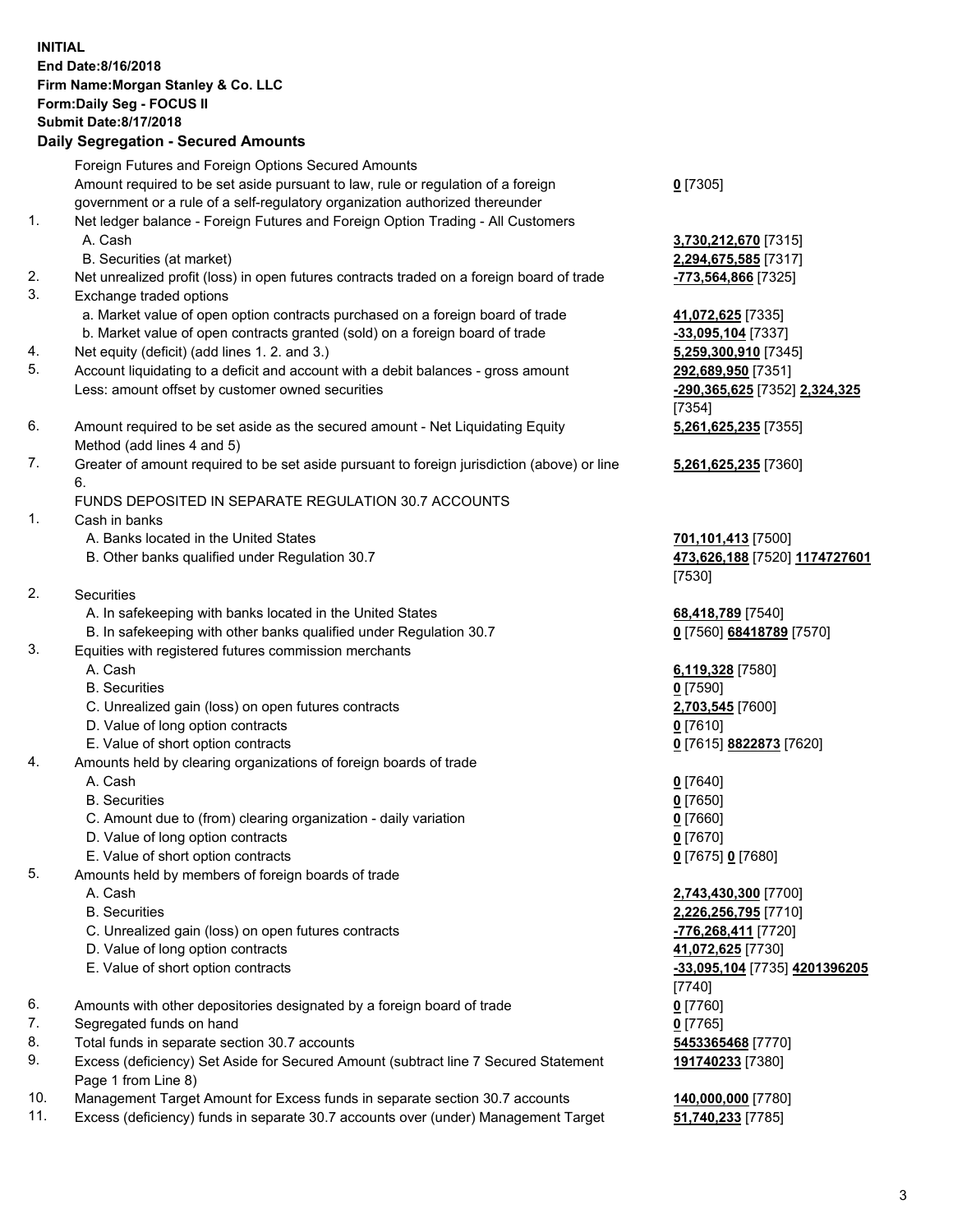| <b>INITIAL</b> | End Date:8/16/2018<br>Firm Name: Morgan Stanley & Co. LLC<br>Form: Daily Seg - FOCUS II<br><b>Submit Date: 8/17/2018</b><br>Daily Segregation - Segregation Statement |                                    |
|----------------|-----------------------------------------------------------------------------------------------------------------------------------------------------------------------|------------------------------------|
|                |                                                                                                                                                                       |                                    |
|                | SEGREGATION REQUIREMENTS(Section 4d(2) of the CEAct)                                                                                                                  |                                    |
| 1.             | Net ledger balance                                                                                                                                                    |                                    |
|                | A. Cash                                                                                                                                                               | 11,831,510,647 [7010]              |
|                | B. Securities (at market)                                                                                                                                             | 6,071,244,210 [7020]               |
| 2.<br>3.       | Net unrealized profit (loss) in open futures contracts traded on a contract market<br>Exchange traded options                                                         | -239,505,741 [7030]                |
|                | A. Add market value of open option contracts purchased on a contract market                                                                                           | 409,508,444 [7032]                 |
|                | B. Deduct market value of open option contracts granted (sold) on a contract market                                                                                   | 496,152,237 [7033]                 |
| 4.             | Net equity (deficit) (add lines 1, 2 and 3)                                                                                                                           | 17576605323 [7040]                 |
| 5.             | Accounts liquidating to a deficit and accounts with                                                                                                                   |                                    |
|                | debit balances - gross amount                                                                                                                                         | 302,289,978 [7045]                 |
|                | Less: amount offset by customer securities                                                                                                                            | -300,574,754 [7047] 1715224 [7050] |
| 6.             | Amount required to be segregated (add lines 4 and 5)                                                                                                                  | 17578320547 [7060]                 |
|                | FUNDS IN SEGREGATED ACCOUNTS                                                                                                                                          |                                    |
| 7.             | Deposited in segregated funds bank accounts                                                                                                                           |                                    |
|                | A. Cash                                                                                                                                                               | 5,305,216,837 [7070]               |
|                | B. Securities representing investments of customers' funds (at market)                                                                                                | 0 [7080]                           |
|                | C. Securities held for particular customers or option customers in lieu of cash (at<br>market)                                                                        | 540,363,921 [7090]                 |
| 8.             | Margins on deposit with derivatives clearing organizations of contract markets                                                                                        |                                    |
|                | A. Cash                                                                                                                                                               | 6,517,370,914 [7100]               |
|                | B. Securities representing investments of customers' funds (at market)                                                                                                | $0$ [7110]                         |
|                | C. Securities held for particular customers or option customers in lieu of cash (at<br>market)                                                                        | 5,530,880,289 [7120]               |
| 9.             | Net settlement from (to) derivatives clearing organizations of contract markets                                                                                       | 91,133,343 [7130]                  |
| 10.            | Exchange traded options                                                                                                                                               |                                    |
|                | A. Value of open long option contracts                                                                                                                                | 409,508,444 [7132]                 |
|                | B. Value of open short option contracts                                                                                                                               | 496,152,237 [7133]                 |
| 11.            | Net equities with other FCMs                                                                                                                                          |                                    |
|                | A. Net liquidating equity                                                                                                                                             | 11,808,027 [7140]                  |
|                | B. Securities representing investments of customers' funds (at market)                                                                                                | $0$ [7160]                         |
|                | C. Securities held for particular customers or option customers in lieu of cash (at                                                                                   | $0$ [7170]                         |
|                | market)                                                                                                                                                               |                                    |
| 12.            | Segregated funds on hand                                                                                                                                              | $0$ [7150]                         |
| 13.            | Total amount in segregation (add lines 7 through 12)                                                                                                                  | 17910129538 [7180]                 |
| 14.            | Excess (deficiency) funds in segregation (subtract line 6 from line 13)                                                                                               | 331808991 [7190]                   |
| 15.            | Management Target Amount for Excess funds in segregation                                                                                                              | 280,000,000 [7194]                 |

16. Excess (deficiency) funds in segregation over (under) Management Target Amount Excess

**51,808,991** [7198]